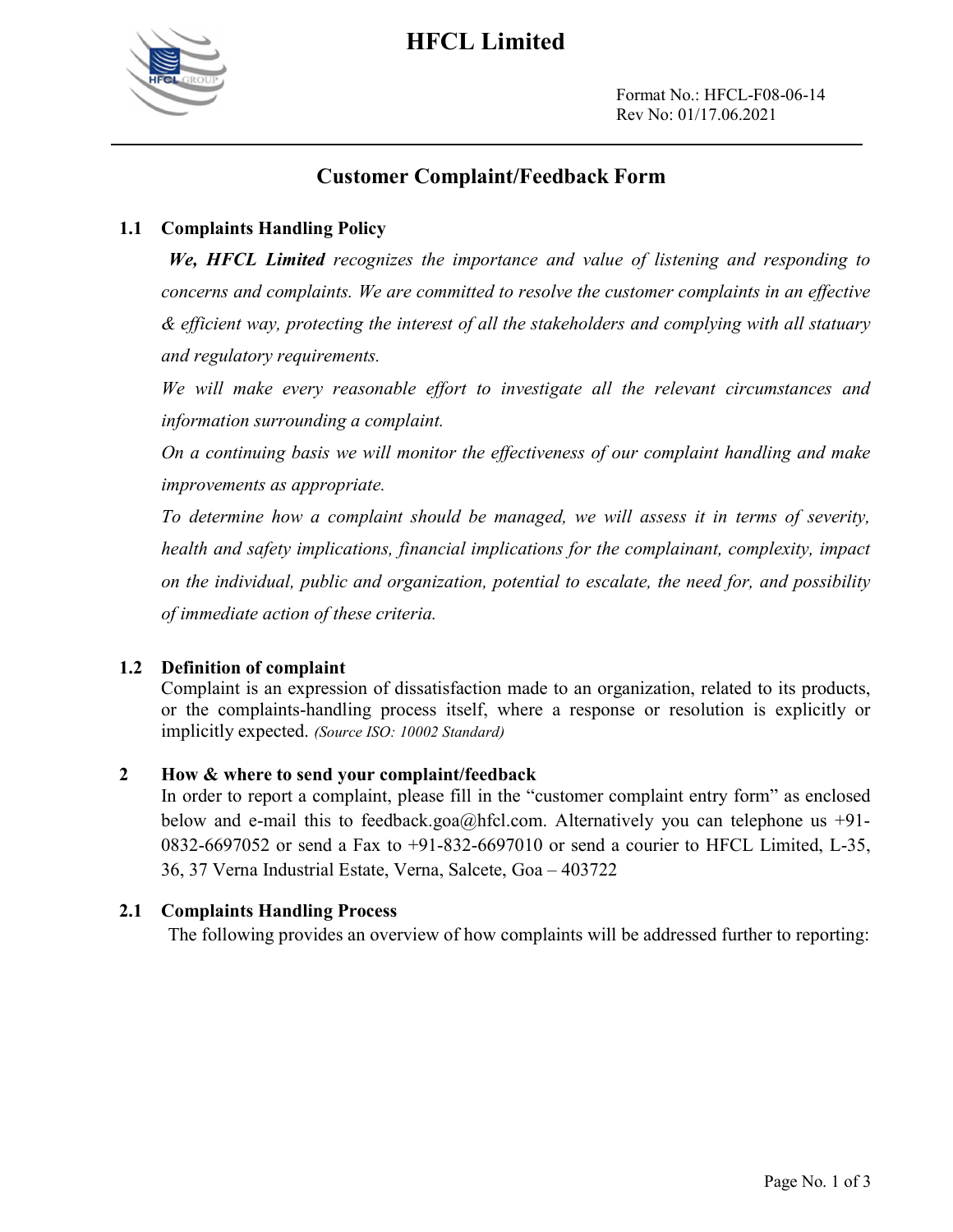## HFCL Limited



Format No.: HFCL-F08-06-14 Rev No: 01/17.06.2021

## 2.1.1 Acknowledgement of complaint

Upon reporting a complaint, it is registered and an acknowledgement is sent to the complainant through e-mail or through the same media by which the complaint is received.

## 2.1.2 Initial assessment of complaint

After registration of the complaint, it is initially assessed by the marketing team, in terms of various criteria such as severity, safety, complexity and impact on the organization etc. Post to the initial assessment, each complaint is forwarded to the concerned department for further investigation and root cause analysis of the complaint.

### 2.1.3 Investigation of complaints

Every possible effort is made to resolve the customer complaints in an efficient, amicable and fair manner, protecting the interest of all the stakeholders. HFCL follows a very scientific approach for investigation of the complaints; tools like root cause analysis and 8D techniques are often used. All customer support personnel are well trained with all the analytical tools/techniques necessary for better investigation of a complaint. Complaints are prioritized for investigation according to the ratings awarded during the initial assessment.

#### 2.1.4 Response to complaints

Further to the investigation, a formal response is sent to the complainant that includes the analysis report, findings, probable causes and corrective and preventive action(s) taken. If the root cause is found to be at the complainant's end then corrective measures are suggested for the complainant's consideration.

#### 2.1.5 Closing the complaint

Once the complainant accepts the proposed action or the conclusion of root cause analysis, then the complaint shall be closed.

Unless specified by the customer, the following timelines are followed on each problem and complaint

| <b>Process</b>                                      | <b>Time Frame</b>                                            | <b>Responsibility</b>                     |
|-----------------------------------------------------|--------------------------------------------------------------|-------------------------------------------|
| Complaint Acknowledgement                           | Within 24 hrs                                                | <b>Marketing Manager</b>                  |
| Initial Response to Customer                        | Within 1 working day form<br>the date of the complaint       | <b>Quality Head</b>                       |
| <b>Restoration - Minor</b>                          | Within 30 Calendar days<br>from the date of the<br>complaint | Quality Head / Concerned<br>Process Owner |
| Resolution of Complaints - Minor                    | Within 60 Calendar days<br>from the date of the<br>complaint | Quality Head / Concerned<br>Process Owner |
| Restoration & Resolution of<br>Complaint - Major    | Within 30 Calendar days<br>from the date<br>of the complaint | Quality Head / Concerned<br>Process Owner |
| Restoration & Resolution of<br>Complaint - Critical | Immediate                                                    | Quality Head / Concerned<br>Process Owner |